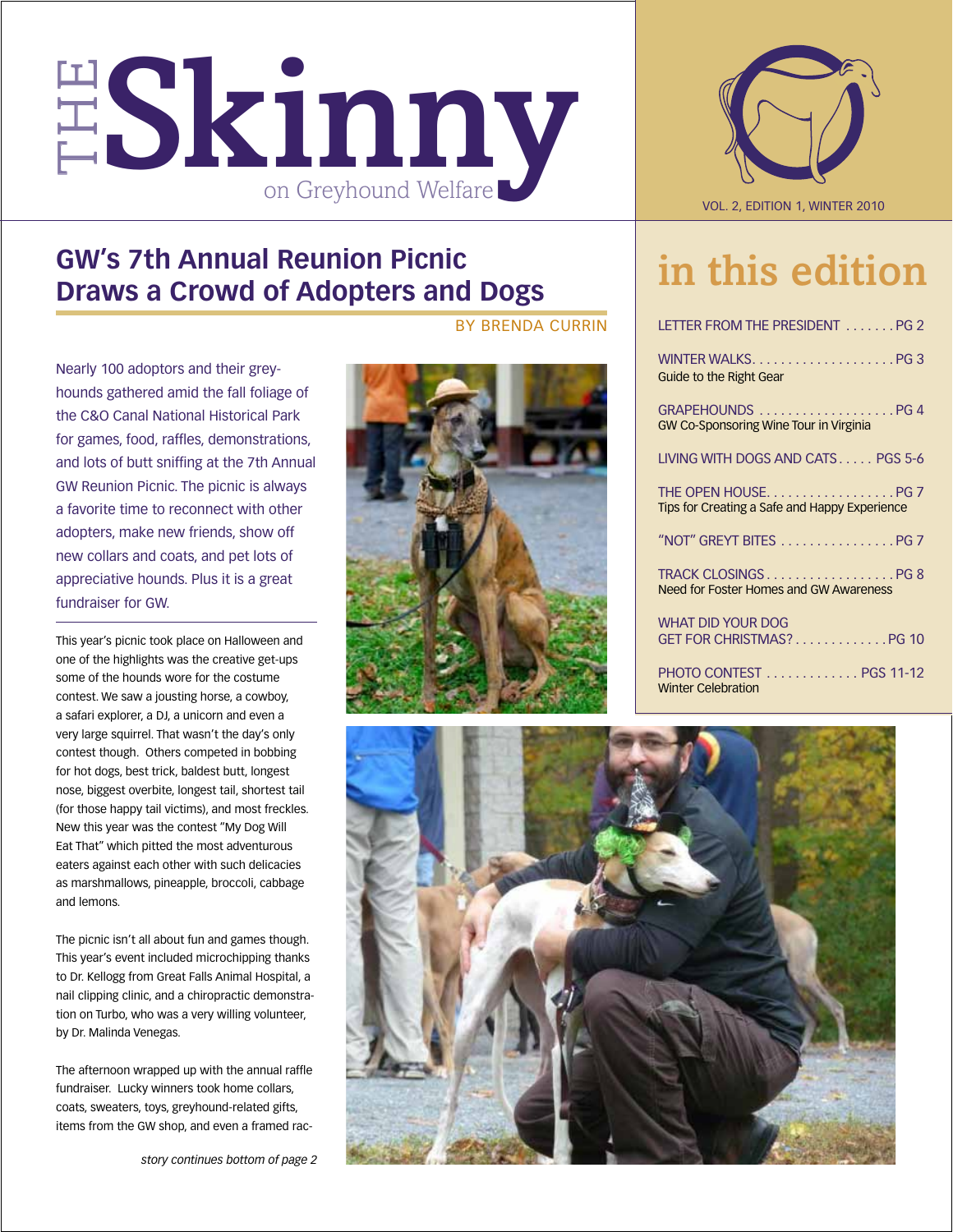

## **Letter from the President: 2009 in Review**



Meredith poses with her grey, Turbo *(photo by Balance Pet Photography)* 

Happy New Year to all our Greyhound Welfare adopters, friends and volunteers! With 2009 behind us, it's now time to look forward to bigger and better things. Last year was a difficult one for greyhound adoption on the whole, not just Greyhound Welfare. The poor economy made many people reconsider adopting a dog, however, I am happy to report that our numbers increased over 2008's dismal showing.

In 2009, Greyhound Welfare was able to take 89 dogs off the tracks (in 2008, we were only able to take in 70!). This past year, we expanded our dog sources to include two small operations in West Virginia taking dogs off of the Tri-State and Wheeling tracks. While we have not taken many West Virginia dogs, they remain a good option for us during the sometimes long spell between regular Florida hauls. We also took dogs from an additional Florida source in 2009 to help alleviate the bottlenecks caused by track and kennel closings (see article in this issue). While we probably

#### BY MEREDITH DOWELL

will not see numbers that even approach our best year's (150 dogs in 2006), I am optimistic that we should at least be able to take in 100 or more dogs this year.

The bad economy has meant a higher than average number of returns to Greyhound Welfare, as well. In good economy years, we average somewhere along the lines of 10-12 returns per year. However, in the past two years, we have had over 20 (22 in 2009 and 24 in 2008). Many of these returns are economically motivated: people lose housing or get divorces and can no longer afford the expense of having a dog. GW tries to help wherever we can, no matter where the dog came from; we even took in a dog listed on Craigslist that was adopted directly from a trainer in Florida.

We were able to place a total of 94 dogs into adoptive homes over the past year, again, up from 2008's total of 88 placements. At writing, we have 18 dogs in foster care awaiting homes.

While we hope that 2010 will go better in terms of number of dogs we are able to bring in and number of forever homes found (an improving economy will go a long way towards this goal), it is going to be a difficult year for greyhound adoption as tracks close and kennels and farms go out of business, flooding the adoption groups with dogs who have no place to go. We will need all the help we can get.  $\blacksquare$ 

#### *Reunion Picnic, continued from page 1*

ing silk used at the Seabrook Greyhound Park, which was donated by Chris Makepeace of the Seabrook REGAP kennel.

Planning, staffing and cleaning up the annual Mid-Atlantic picnic is a major undertaking for GW's volunteers. "[A] huge thanks to the volunteers who helped me pull it off – I certainly didn't

do it alone," GW President Meredith Dowell said in an email after the picnic. "And thanks so much to everyone who came out." $\square$ 

#### **Greyhound Welfare Board of Directors**

Don Spellmann **CHAIR** 

Meredith Dowell Vice-Chair

Rikki Tate **TREASURER** 

Eliza Cioccari **SECRETARY** 

Jen Boyd-Morin **DIRECTOR** 

#### **Officers/Coordinators**

Meredith Dowell President & Medical Coordinator

Jen Boyd-Morin Foster Coordinator

Rikki Tate Adoption Coordinator

Jenny Glenn EVENT COORDINATOR

Nichole Zurgable Screening Coordinator

Cynthia Wilber Training Team Coordinator

Ryan Hansen Follow-up Coordinator

Vacant Volunteer Coordinator

*The Skinny on Greyhound Welfare* is a quarterly publication of Greyhound Welfare.

**Greyhound Welfare** is a greyhound rescue and placement group serving the metropolitan Washington D.C area (Maryland, Virginia and DC) and parts of New England (Massachusetts, Rhode Island and New Hampshire). Greyhound Welfare is a 100% foster home group, which means that all our greyhounds live in real homes until they are placed. This helps us teach the dogs about their new world, and learn more about the individual dogs. Knowing our dogs well helps us greatly with our placement success.

#### **Newsletter Staff**

Tina Carlsen, MANAGING EDITOR

Paige Davis, GRAPHIC DESIGNER

Eliza Cioccari, WRITER

Brenda Currin, WRITER

Additional contributions by GW adopters and friends.

*To submit story and photo ideas, please send an email to twostickdogs@verizon.net*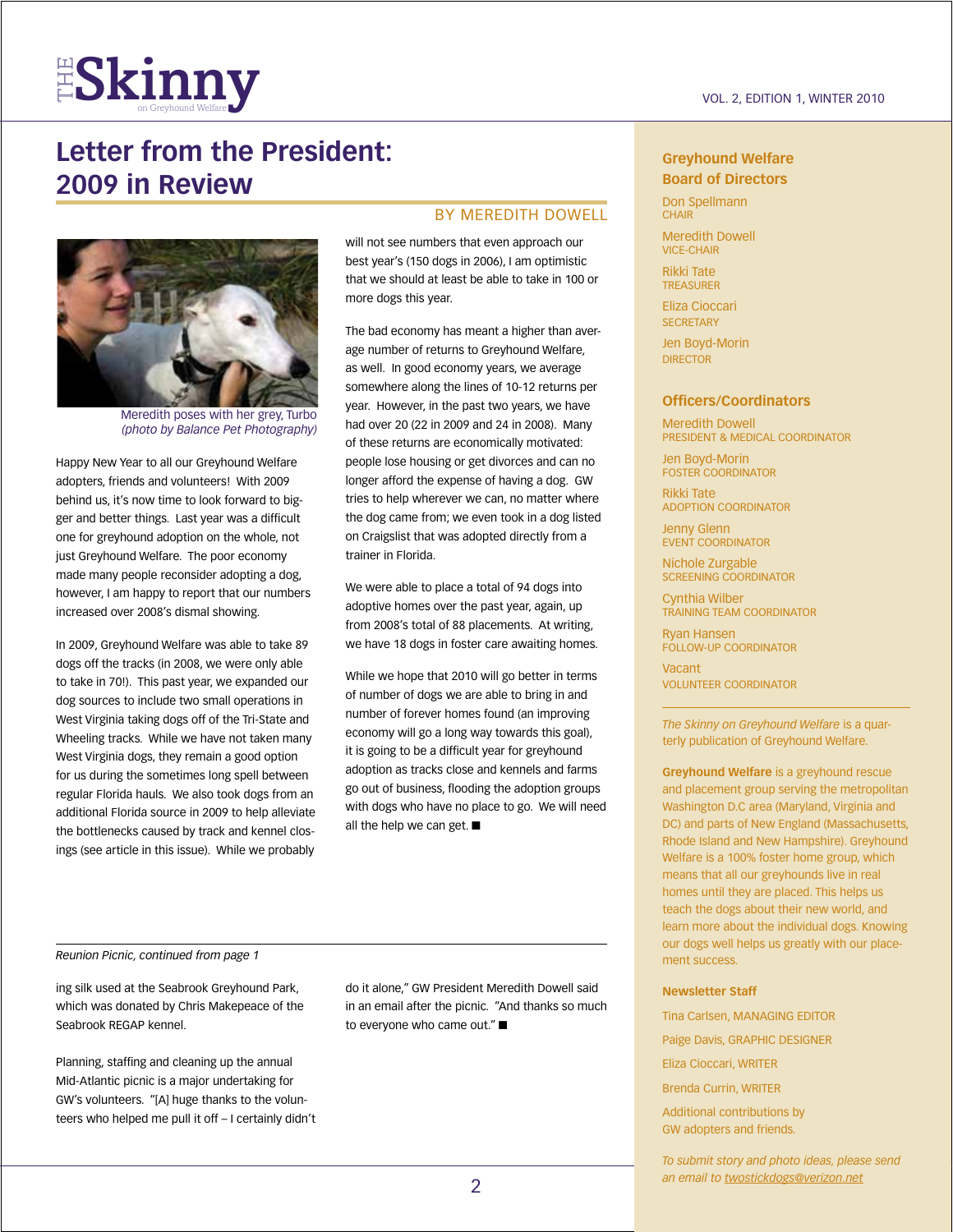

## **With the Right Gear, Walks Are Still Welcome in the Winter**

Now that the weather has turned cold, many of us are tempted to stay indoors where it's nice and warm and skip out on the dog walks. The next thing you know, Fido is climbing the walls and trying to entice your poor cats to play out of desperation (OK, so maybe that's just my dog, but still). While it's true that greyhounds don't have a lot of resistance to cold weather, you don't have to skip the walks. With a little common sense and bundling up in the right gear, you can still enjoy long walks with your not-so-furry friend.

#### **Coats**

When to use a coat is a matter of some debate and it really depends on your dog. Many of our dogs were whelped or raced in the Midwest or Northeast and spent plenty of time outdoors on the farm and enjoy cold temperatures. Some of these dogs will not want a coat unless it is very cold outside. It has been said that if you need a coat, so does your dog, or, if you need gloves, your dog needs a coat. Unfortunately, there is no hard and fast rule. It is always better to go out with a coat and remove it if the dog starts to get hot than to not have one if he becomes cold.

What kind of coat? There are many kinds of greyhound coats, including rain slickers, light fleece, heavy fleece and combination nylon/fleece coats, among many others. You can get coats that cover the belly or coats that leave the belly open.

You can get coats that fasten with Velcro™ or that have straps that buckle. There seems to be no end to coat styles, colors and fabrics.

Many greyhound owners have fleece coats, which are simple and come in a variety of colors and patterns. The one drawback is that they are not waterproof (though a good quality fleece will roll off some precipitation, it will still get wet). Fleece coats are good for the typical Mid-Atlantic winter (i.e., not that cold) and are fine for nonrainy/snowy days.

If you have a dog that runs hot fairly easily, you may want to look at coats that leave the belly open. A good example of this type of coat is the "horse blanket" style made by Halemar (www. halemar.com). These have straps that keep the coat in place by criss-crossing under the belly (or one strap that fastens around the small of the dog's waist). These coats have a nylon exterior and a sherpa wool-like lining that keeps the dog warm, yet protects against precipitation.

For very cold temperatures and heavy precipitation, your best bet is a coat with a nylon outer shell and fleece lining with a belly protector (especially when the snow is higher than your greyhound's chest!). There are two notable brands of greyhound coats and each has a following. First is the Chilly Dogs coat (www.chillydogs.ca). Their coats feature a sturdy nylon exterior lined with a warm polar fleece and topped off with reflective piping. The Chilly Dog coats feature a belly apron that pulls between the dog's front legs, over the belly and buckles over the dog's back at the waist. It is easy to put on and take off, is



There are many kinds of greyhound coats, as seen in this photo.

#### By Meredith Dowell



Turbo models a Halemar coat

cut to a greyhound's shape (a male won't pee on it) and allows complete freedom of movement; your dog can easily go full speed in this coat without having to alter his stride. For really cold temperatures, you can also get a matching snood to cover up those ears. Another popular coat is the Voyagers K-9 Apparel (www.k9apparel.com). These coats also feature a heavy-duty nylon exterior and fleece lining. They are cut longer in the back, offering a bit more protection over the thighs. They also feature an easy on/off wide belly strap to keep tummies warm and dry, plus reflective patches on the rear. Really, you can't go wrong with either of these coats – they'll each keep your pet warm and dry. They cost around \$100, but they are well made and long lasting; your dog will likely never need another coat.

There are many coat vendors out there, so be sure to check the Yahoo! Group for a list of recommendations.

#### **Snoods**

Many greyhound coats come with detachable snoods. Snoods are little hoods for your greyhound's neck and ears. While many dogs do not like wearing them, a greyhound's ears can get frostbitten easily thanks to thin skin. If it's going to be very cold outside, do use a snood.

*story continues on page 4*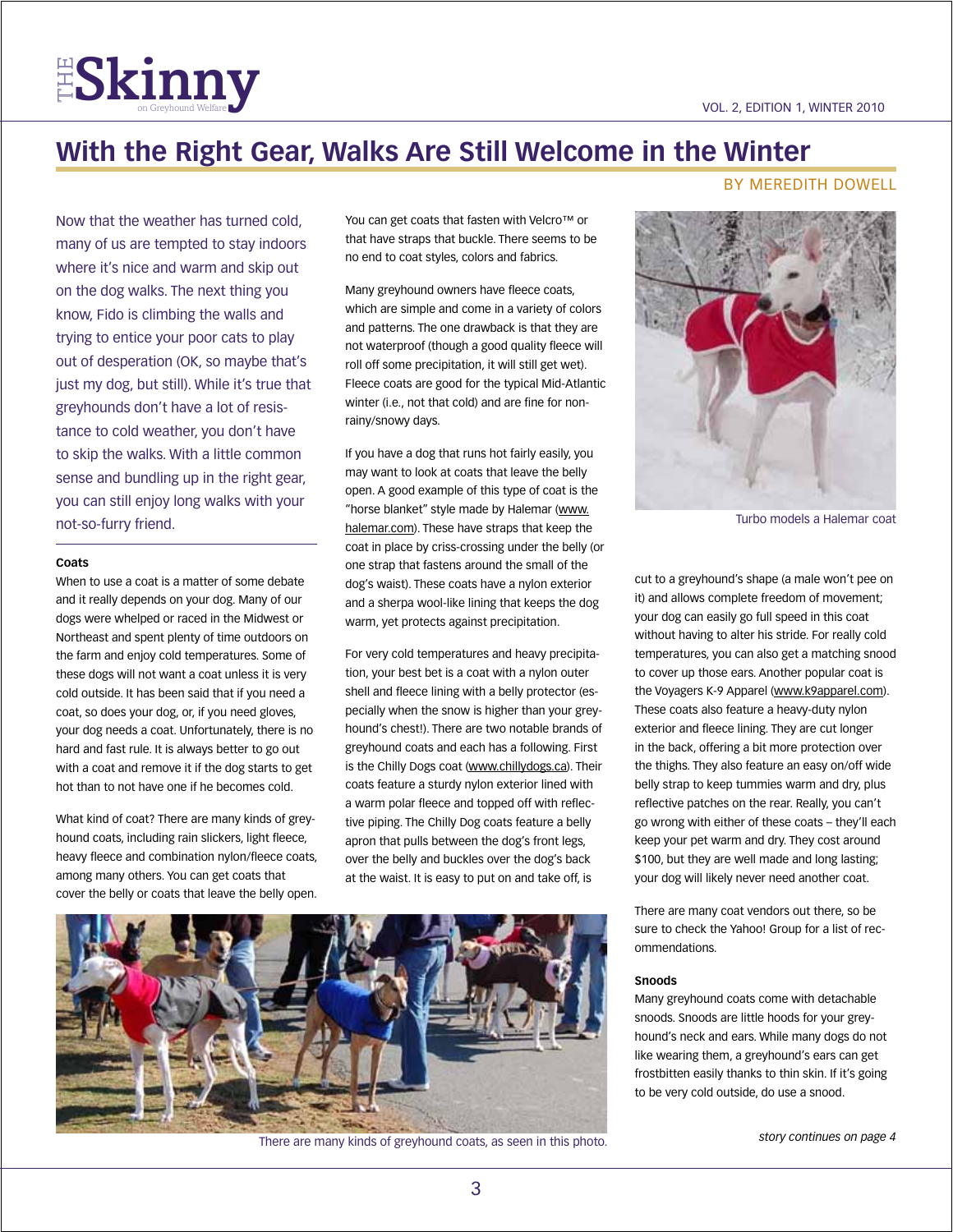*...the Right Gear, continued from page 3*

#### **To Boot or Not to Boot?**

Most dogs are perfectly fine without boots, particularly when there is no snow. However, when snow falls, some dogs just can't stand getting it between their toes and would prefer to have some protection on their feet. For those dogs, boots are an option, however, you'll need to keep in mind those skinny greyhound legs. Do not waste your time or money on boots bought in your local pet stores – they simply will not stay on greyhound legs. Muttlucks will fall off your dog's feet the second he picks up any speed greater than a slow walk. If you buy boots for your greyhound, there are a few options.

Therapaws are made for dogs with foot problems such as corns, but they also work great as a winter boot. At about \$20 per boot, they fit well and stay on well.

Another option are the boots made by K-9 Apparel specifically for greyhound feet and legs. They purportedly stay on well, featuring fasteners around the dog's wrist and higher up on the legs for added security.

You may have to acclimate your dog to wearing boots. He may at first high step or even refuse to move. Keep him moving and next thing you know, he'll be wagging his tail at the sight of the boots, knowing it means walk time!

#### **Don't forget the pads!**

Between the dry, hot air in our homes and the chemicals put out for de-icing streets, our dogs' paws can take a beating. Whenever you come inside from a walk after the street has been salted or de-iced, make sure you wash your dogs' feet to rid him of any irritants. Also, to prevent the pads from cracking, rub a little Bag Balm on them. Bag Balm can be found at any drug store, Target or Walmart.

Don't forget to play it safe: if you're walking at night, make sure you and your dog are wearing reflective gear and/or carrying a flashlight so you can be seen by motorists.

Remember that while it may seem cold out, once you are out and moving at a good clip, you'll warm up quickly. So get bundled up and walk your dog – it'll save you both some cabin fever.  $\blacksquare$ 

### **GW Co-Sponsoring Grapehounds Wine Tour in Northern VA**

#### By Eliza Cioccari

#### **EVENT**

Grapehounds-Virginia *(a.k.a. The Grapehound Wine Tour — Virginia 2010)*

**Dates** May 14-16, 2010

**Cost** \$20 per ticket

#### **Location**

Several wineries in northern Virginia near Leesburg

#### **Description**

Wine tasting and greyhound vendors for greyhound owners who want to enjoy northern Virginia wineries in spring. Our hotels are waiving pet fees and giving us group rates.

Mark your calendars for the weekend of May 14th. The man who put together the New York Grapehounds Wine Tour has done it again, but this time the event will be in Northern Virginia.

Greyhound Welfare, along with several other local greyhound adoption groups, will be cosponsoring this event to bring greyhounds and wine together for a fun-filled weekend. Preliminary details for the event are below, so please mark your calendars and tell all of your friends and family to come out. The more people we bring in the more money we can raise, so tell everyone to come out and support us.

Plans so far include a welcome get-together on Friday evening, wine tasting and vendors all day Saturday, and a site tour and walk at Sky Meadows State Park on Sunday. More details to come



All attendees will receive a commemorative wine glass with a unique Grapehounds Virginia 2010 design, and for this event, you will be able to choose which sponsor group gets a designated portion of your ticket proceeds. As with all Grapehound events, all proceeds after expenses are divided among the participating greyhound adoption groups.

For more information on the event please go to: http://www.grapehounds.com/virginia.htm and feel free to e-mail me directly at eciocarri@yahoo.com. ■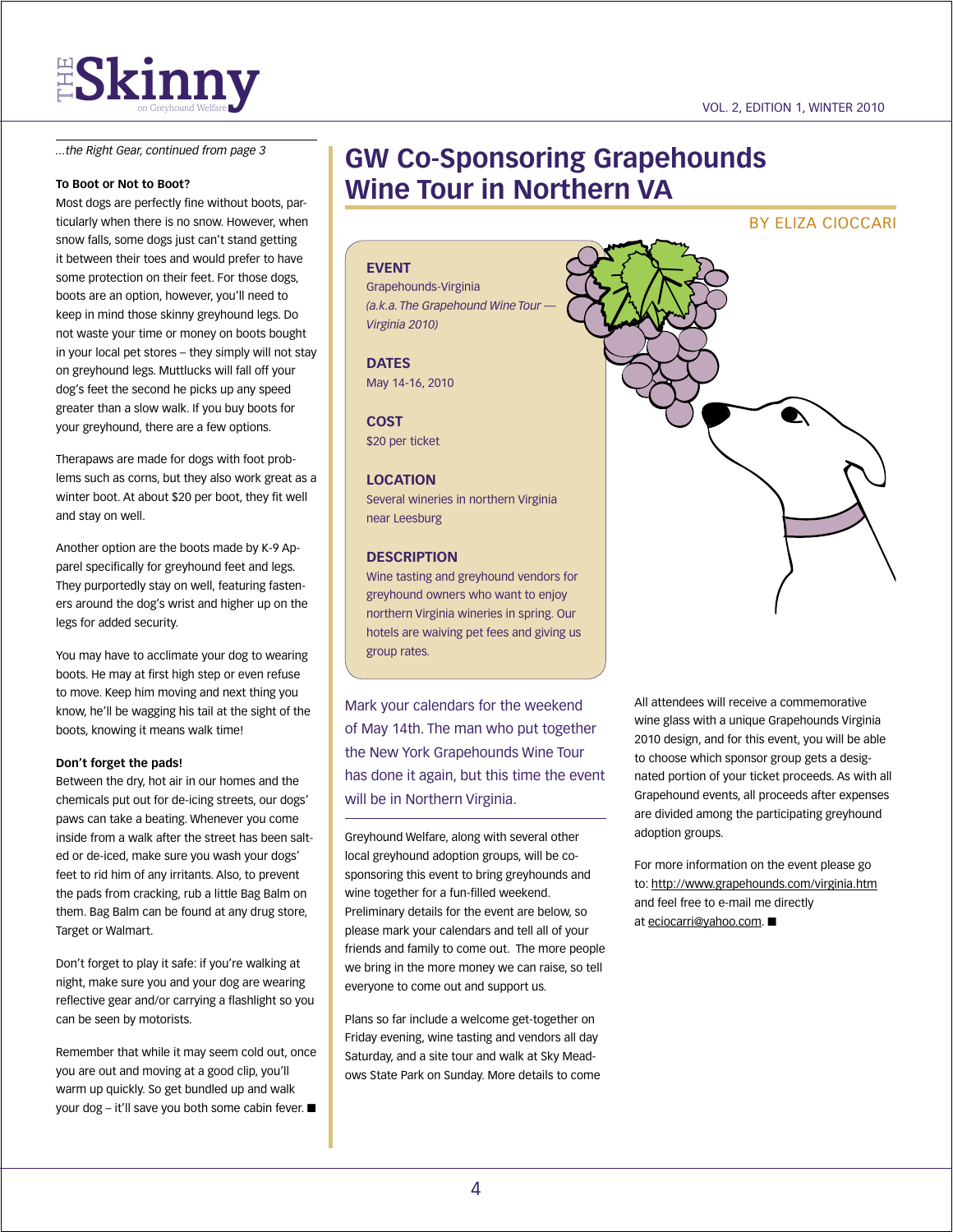

## **Living With Dogs & Cats**

Consider 'Hope,' aptly named but not by me. The bonding started when she climbed the headliner in my car on our way home from the haul. It continued as she bounced and smiled her way around the yard for the first time, and then gamely took on the steep kitchen steps to the house. Inside I lifted her front paw for a clip and discovered a cooperative dog and no dew claws (yay!). Katie, the happiest dog in the world, had died four months earlier and the household needed a crazy sunshine girl again. Hope had arrived. Monty and Dannie did the greeting dance with her and no one snarked. And then Audrey the cat made her operatic entrance.

There's been a long line, five years worth, of foster greyhounds passing through my home and three greyhounds of my own before Hope. Katie and Monty were cat comatose — Katie stepping over Mikey the cat on her first entrance to the house as if he were a bump on the rug. Monty



#### story and photos By Cynthia Wilber



had lived with cats in his first home, and now slept with them in mine. There have been foster dogs over the years with a little too much interest in kitties but still distractible and workable, and a few who were fearful of the cats. Dannie was more of a challenge, but her interest in the kitties was play not prey. She'll still race a cat down the hall some mornings but is safe with them inside. Hope was very different. She lunged on the lead whenever she saw the cat and Audrey would zip under the baby gate to safety. Hope's eyes followed and she held her position. She was going to take a lot more patience and work to live well with cats.

#### **Management tools:**

- Crate
- Muzzle
- Leash
- High value treats (hot dog bits, liver, cheese, real chicken)

#### **Escape routes for kitty:**

- Baby Gates installed 8" to 10" above the floor
- Single pane of glass removed from French doors to inside rooms
- Cat doors to basement or to safe rooms
- Patience and TIME (in months, not days or weeks)

Cat training is pretty straightforward: A play muzzle (never a cloth muzzle) and a short lead when out of the crate keeps everyone safe. Then distract the dog when she looks at the cat, mark the behavior (clicker or 'good girl') when she looks away, and reward with high value treats. **Since behaviors that are reinforced will be repeated, it's important not to allow a situation where the dog could chase the kitty and be rewarded by the thrill of the chase.** But that's exactly what happened in Month 3 with Hope and Audrey. I let my guard down thinking Audrey was in the cellar patrolling for mice when Hope was out of the crate before dinner. I hadn't bothered to close the baby gate to the kitchen and I heard the scuffle of claws trying to gain traction on the floor. By the time I turned around they were gone. Hope had Audrey trapped behind the toilet. Even wearing a muzzle, a dog can pick up toys or kitty, so we were relieved that no one was hurt. Muzzles also offer some protection from those needle-like cat claws.

After more than six months, with controls and training and vigilance, Hope learned to ignore the cat in most situations. I don't think I'll ever find her curled up with the cat, but they can be in the same room safely. Audrey can run into the room yowling and Hope barely lifts her head. Until the recent holidays, I still gated Hope on one level when I left the house. But after 14 months I think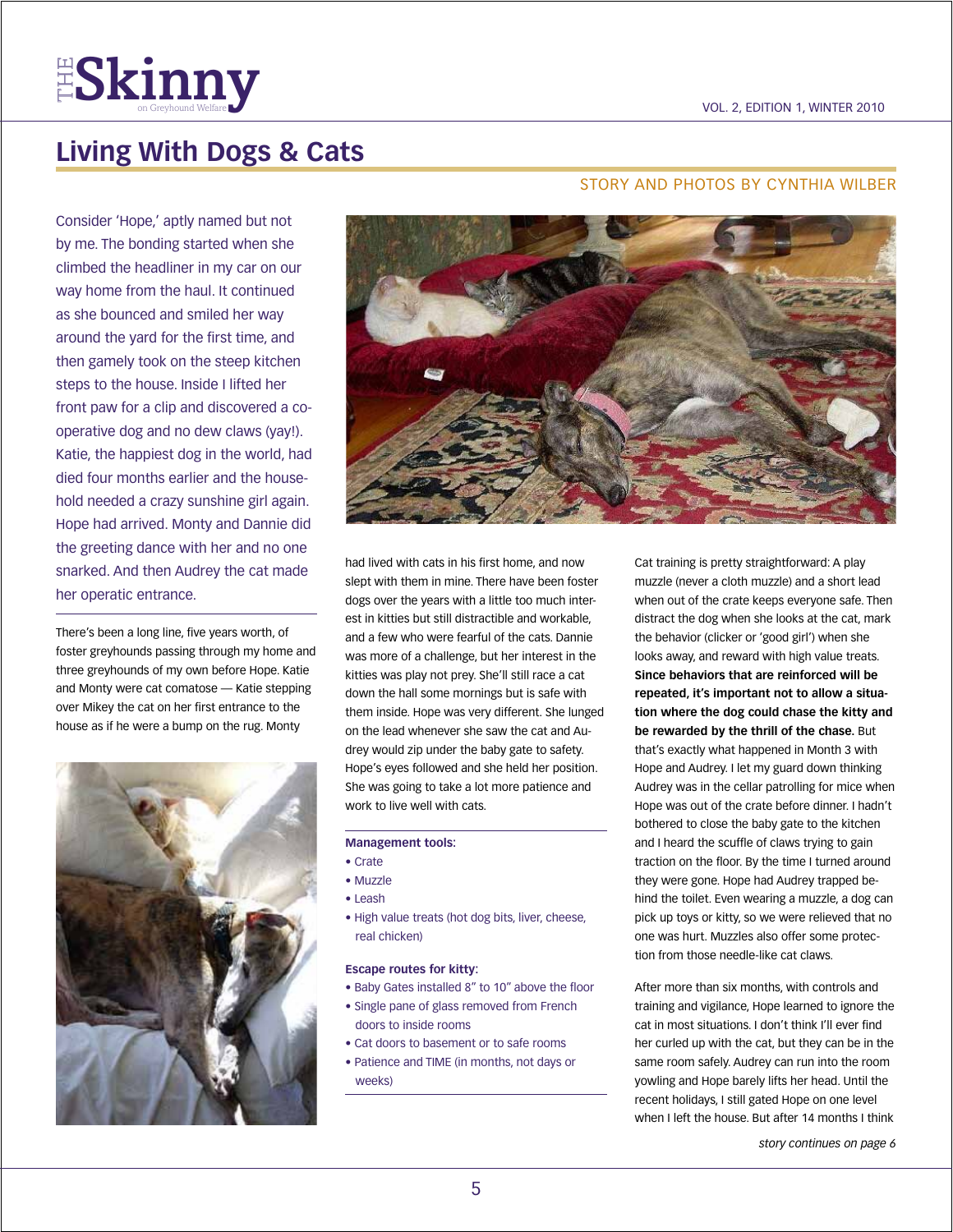#### *Dogs and Cats, continued from page 5*

we're safe, and she now has run of the house when I'm gone.

There are still situations with cats and greys that will always need to be monitored, even with the most cat-comatose or well-trained grey.

#### **Danger Zones**

**Outdoors.** Greyhounds instinctively follow movement. Most greys will chase and could easily kill any small animal running in the yard, even the same cats that they live with indoors.

**At the door to the outside.** This is a transition zone where dogs may still be in prey mode from a heightened state of excitement in the yard. If the cat is at the door, warn her away or muzzle the dogs before entering.

**Inside when dogs are over excited from playing with toys.** I remove my kitty from the room if the dogs are having a wild stuffy tossing party. Any situation where the dogs are over-stimulated brings with it the possibility of 'playing' with and hurting a cat.

**In your arms.** Holding a kitty **above** a dog's head is especially dangerous in the beginning. Many dogs who would ignore a cat on the floor will jump up for the cat in your arms.

**After the honeymoon.** Some greys will ignore or show little interest in cats for the first few

months in a new home. Left unsupervised too early (before six months) could result in disaster. Crate or gate the dog until you're willing to bet

your cat's life on the dog, because that's exactly what you're doing.  $\blacksquare$ 

#### **Trixie joins the ranks of cat-friendly dogs after nearly 8 months training**

#### By Eliza Cioccari

Last March, we lost our beloved Cookie to Osteosarcoma, so in May we took in our first foster since Cookie became sick. Her name is Trixie, and she dazzled us with her personality and charm. We were ready to adopt her, but she was having one problem – the cat. I am not new to greyhounds, but greyhounds and cats were a new experience for me. Our family added a cat to our home when my boyfriend and his cat Oliver moved in right about the time Trixie came into foster care. Until that point it had just been Cookie, Chase (Cookie's littermate), and myself.

After spending the first few weeks barking at Oliver I could tell that Trixie was going to take a bit of time and training to adjust. It didn't take long for us to be able to distract her and get her to pay attention to us while she was crated and the cat was out, but outside of the crate was a different story.

Outside of the crate Trixie was always muzzled and leashed. We continued with her training and saw gradual improvements. Eventually Oliver was able to come out to the living room while Trixie was on her dog bed. I would sit next to her with treats while my boyfriend sat far enough away for the cat to come to him and not be too close to Trixie. Every time Trixie paid attention to me she would get a treat. Eventually, when she saw the cat she would look at us like, "Hey, where is my treat?"

We took things VERY slowly and made sure that Trixie was always muzzled and leashed until we could trust that she would not chase after the cat. It took three to four months for her to finally be able to be unleashed (still muzzled), because we could call her away from Oliver when she saw him. We continued this way for several more months: taking it slow and continuing with her training/positive reinforcement. Eventually one day Oliver and Trixie were standing next



to each other in the hallway. We had finally made it.

**It took us 7 months and 28 days** for Trixie to finally be muzzle- and leash-free. Today she actually gave Oliver kisses (much to Oliver's dismay). Trixie has come such a LONG way since she first came into our home on May 9, 2009. We are so proud of the progress she has made. When we adopted Trixie I thought it would take her a year to be safe with Oliver, so the fact that we were able to do it in less than eight months seems to be even more of a success. This just goes to show you that if you put in the training and be patient you too can make it work. Some greyhounds just take a little more work than others when it comes to cats.  $\blacksquare$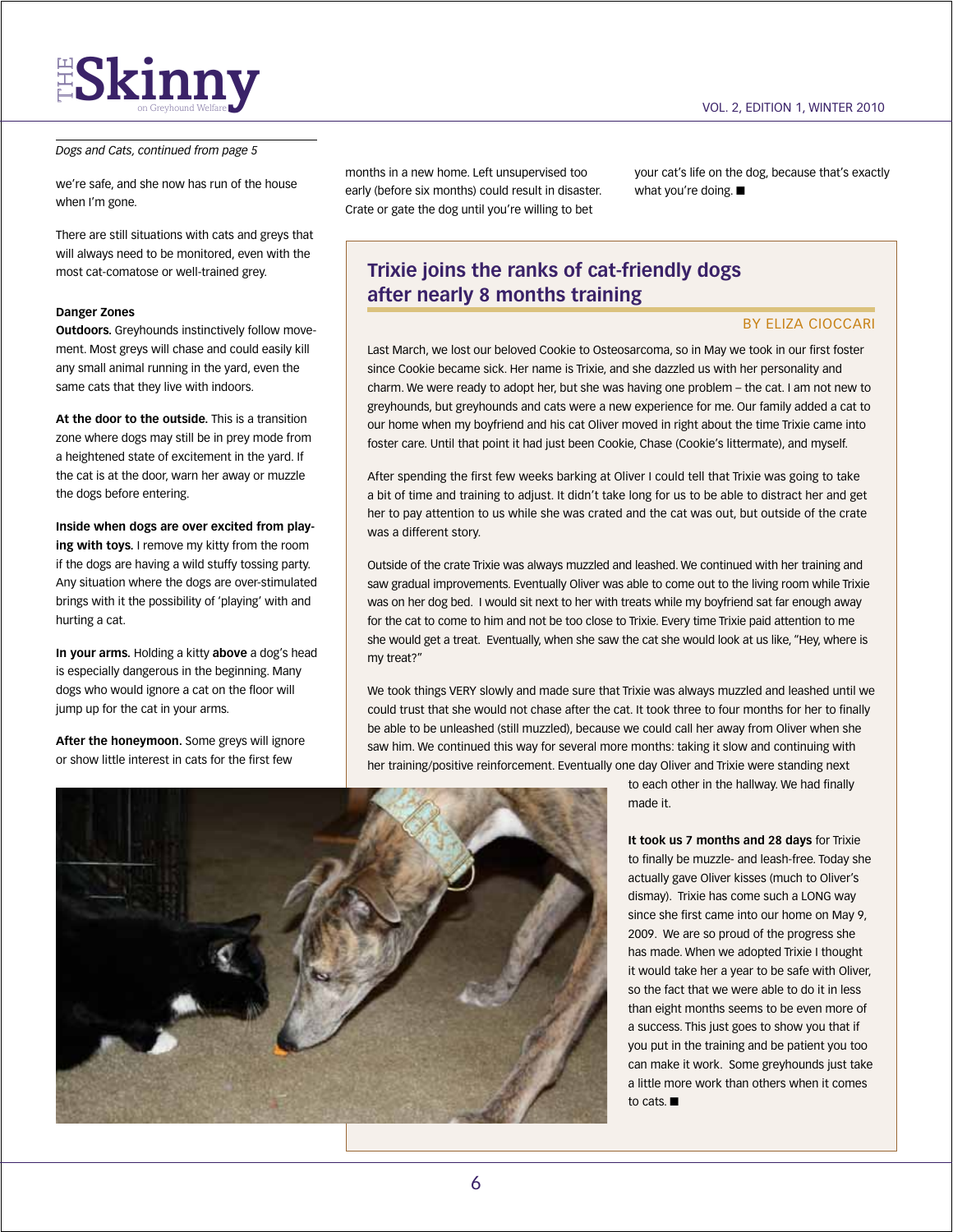

## **Tips for Creating a Safe and Happy Open House Experience**

#### By Jenny Glenn

Feeling a little cooped up in the house due to the weather? Come on out and visit an upcoming Greyhound Welfare open house. All greyhounds are welcome at Greyhound Welfare open houses and events.

Open houses are excellent places for greyhounds to learn about this strange new world called "retirement." Endless treats at nose level! Delightful smells! Buttering up the public with those soft brown eyes and oh-so-warm fur and getting tons of attention! Did someone mention treats?

Open houses also bring special challenges. Some challenges, like slippery linoleum floors, are predictable and manageable (and occasionally very amusing). Other challenges can lead to drama, trauma, and very scary episodes. Open houses in public often include:

- Foster greyhounds and ambassadogs
- Congested, crowded spaces with poor sight lines
- Unattended small dogs, frequently on long Flexi leads and out of sight of their owners
- Cats in shopping carts and parakeets on fingers
- Unleashed, unattended human children waving food, laser pointers, and squeaky toys in the greyhounds' faces

We can keep our greyhounds safe and sound by learning to see our surroundings through our dogs' eyes. We have several important jobs that keep the good times rolling for our houndies:

- **Watch the entrance area for incoming challenges.** Step in front of and/or politely guide people with small dogs or cats away from our group (yes, people with cats in their arms or a bird on their finger have walked directly through the center of the greyhound pack).
- **Watch our greyhound's body language.** Ears up, staring, whining, straining at the leash? Take the dog outside for a cool off walk. If the dog gets really amped up, don't be surprised if that tension gets released through a bite at

another nearby greyhound. The bite will probably catch an ear, and much dramatic (human) shrieking and messy (greyhound) bleeding will occur.

- **Listen for growling or whining.** Someone's stress level is on the rise. Find the stressed dog, distract with treats, muzzle (so they can't bite on the way out), and take outside for a potty walk for five minutes or so.
- **Use the turn-out muzzle.** If your dog is really excited by everything going on, use the muzzle! It is an opportunity to educate people about what a turn-out muzzle is. The dog will appreciate the steady stream of training treats used to show each person how the greyhound "can even eat while wearing the muzzle". If a member of the public is rude about muzzling, tell them the dog did not bring a credit card today and was caught shoplifting.

Thanks to an observant owner (and a pocket of tasty training treats), your greyhound can enjoy a fine afternoon among friends and go home exhausted, to dream the afternoon away. Looking forward to seeing you in 2010!  $\blacksquare$ 



## NOT NOT

below about protherwist<br>
is on therwist the salm<br>
is on the salm<br>
uts and<br>
fee and<br>
it's a go<br>
local vel<br>
local vel<br>
cal vel clinic and<br>
local vel clinic and<br>
clinic and<br>
clinic and<br>
clinic and<br>
clinic and<br>
clinic and<br>
cli Our dogs love their treats. In past editions of The Skinny on GW, we've shared some yummy recipes. This time, the focus is on what our dogs **should not eat.** Following are some of the no-no's: Chocolate, walnuts and macadamia nuts, raw garlic, tea, coffee and other caffeinated or cola-type drinks, grapes raisins, sultanas, some mushrooms, cat food, raw eggs, raw potato, yeast dough, alcoholic beverages, milk and other dairy products, avocado, pits from plums and peaches, persimmons, onions, salt and sugary foods.

Some of these foods are poisonous, while others may cause upset tummies. If you think your dog has eaten something toxic, call for help immediately.

#### BY TINA CARLSEN

If you feed your dog a raw diet, be vigilant about proper food handling and hygiene, otherwise, raw meat and eggs may spread the salmonella or e. coli. bacteria.

It's a good idea to keep the number of your local veterinarian, the closest emergency clinic and the ASPCA Animal Poison Control Center — (888) 426-4435 handy. You can order a free pet safety pack from the ASPCA website at http://www.aspca.org/pet-care/ poison-control/. The pack includes a magnet with this number printed on it.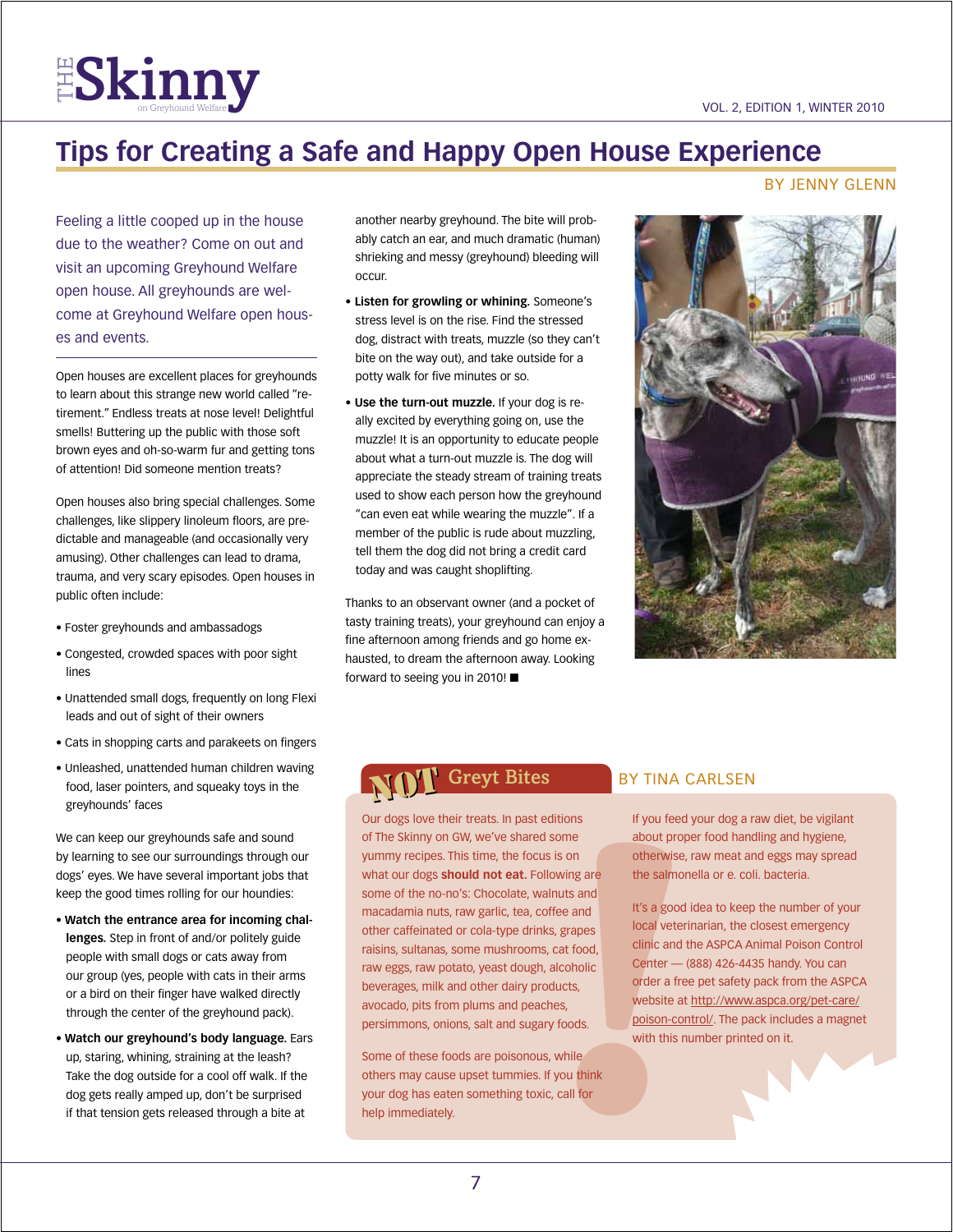## **Rise in track closings creates dire need for foster homes, GW awareness**

In 2009, race tracks closed in Wisconsin, New Hampshire, Massachusetts, Rhode Island and Arizona. While anti-racing activists have applauded the closures, the reality on the ground is a bit more complicated. Greyhound Welfare, as a racingneutral group, has no stance on the track closures. However, it is a fact that any time a track closes, every remaining track in the country, and consequently every adoption group, is affected. To understand the implications of a track closure, it is necessary to understand the mechanics of the racing industry itself.

**ESkinny** 

#### **Dog Owners and Kennel Operators — One and the Same?**

The answer is no, not necessarily. Racing greyhounds are bred and whelped on either farms or small home-based operations, depending on the size of the breeder. As the pups mature, they may be sold, trained on-site or sent to other farms to train. Once they are ready for the track, they may be sold, sent to a race kennel owned by the breeder or owner (who may or may not be the same person or entity), or leased out to a racing kennel (kennel space is leased from the track where it is located). Thus, a trainer may run a kennel that is comprised of dogs that belong to him, which he may have bred or bought, along with dogs that are leased to him by other race owners. An owner pays the expenses of keeping the dog in the kennel and splits any profits that the dog makes with the trainer. There may be anywhere between 10 and 15 kennels on the track grounds, with 70 to 80 crates in any one particular race kennel and a total of 600 to 1,100 dogs on site. The leases held by kennel owners from the track generally require that a certain number of active racers be in the race kennel at any given time; therefore, there is generally not a lot of extra space for dogs that need to be held before being moved out to adoption. Race kennels must move these dogs in order to maintain

the proper amount of active racers (and to keep space open for any dogs that may be recuperating from minor injuries or illness or schooling back into racing).

#### **Racetracks**

Each track is independently operated and governed by state laws having jurisdiction over the tracks. Rules and regulations concerning greyhounds can vary widely state-by-state and are promulgated by both local and state authorities. Since the passage of Question 3 in Massachusetts outlawing racing in that state, there is now live greyhound racing in only seven states (Arizona, Arkansas, Alabama, Florida, Iowa, Texas and West Virginia).

While there is no set ranking of tracks, those that have the higher purses attract higher performing dogs and develop reputations as good tracks. This may be fluid — Wonderland was once considered one of the best tracks in the country, but when it ceased racing operations last fall, it was considered a mediocre track. Today, Wheeling Island in Wheeling, WV, is considered the top track in the country.

#### **Not All Races Are Created Equal: Understanding Grades**

Each track runs separate grades of races, with A or AA being the highest grade of daily racing and usually going down to D. Special races, known as stakes races (and usually denoted with an S on the racing program) offer much higher purses and feature the best of the best. Below D, most tracks have training and schooling races which are used to assess a dog's ability or to allow it to school into a particular grade after an injury or lay-off. These races do not offer purses. A dog has to work its way up to the higher grades, and will usually begin dropping grades at some point in its career until it grades off of that particular track. A young dog just arriving at the track will run schooling races, then run maidens (sometimes called M races). Exceptional dogs may win their maiden race then school in for a higher grade, such as B or C. However, in most cases, when the dog wins its maiden race, it advances

#### By Meredith Dowell



to Grade D. When it wins Grade D, it advances to C, and so on. A dog must be in the top four places in its grade within 3 or 4 (depending on track rules) races or it drops grade. In other words, the dog doesn't need to win, it just must be in the top four finishers (or "in the money") to maintain its grade. If a dog cannot maintain its grade at one track, the kennel or owner may opt to send the dog to a lesser track where the competition is not as difficult to see if the dog can continue its career there. If the dog continues to drop in grades, the dog will be retired and typically put into adoption channels or returned to the farm for breeding. It should be noted, however, that only the cream of the crop (or, for females at least, the cream of the bloodlines) will be returned for breeding, so the number that goes back to farms is comparatively small.

#### **How Does Any of This Affect Adoption?**

Over the past decade or so, greyhound adoption groups have been able to absorb approximately 80 to 90 percent of the dogs coming off the tracks due to retirement or injury (New England tracks reportedly had attained 100 percent adoption for quite some time; Florida, the state with the most race tracks and therefore the most dogs coming off the track, has a smaller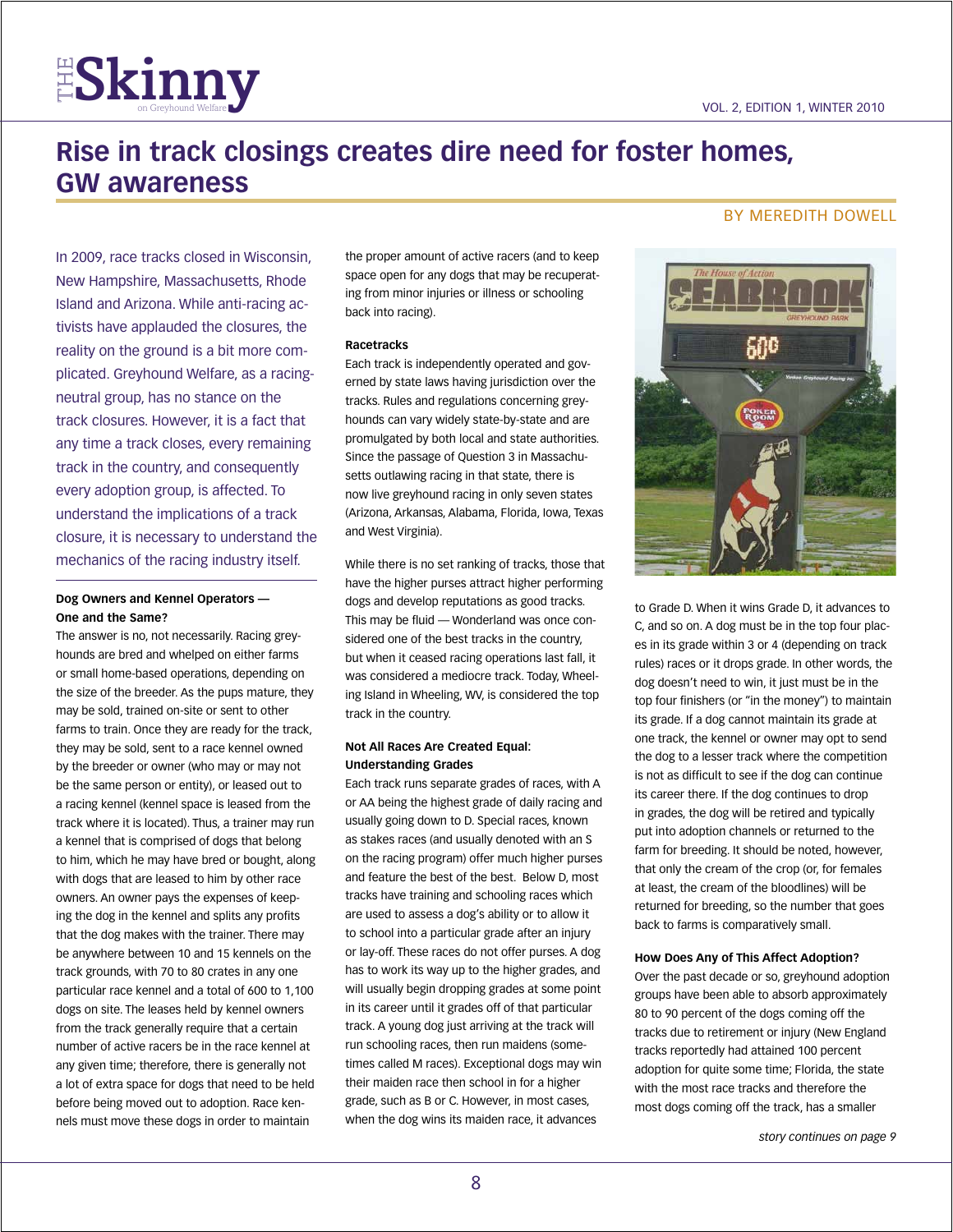# **ESkinny**

#### *Track Closings, continued from page 8*

percentage). Kennel closings (where a race kennel goes out of business leaving anywhere between 40 and 80 dogs in need of placement) do place a strain on adoption, however, most are manageable. Even the occasional track closing (where 600-1,000 dogs had to be moved, with approximately 200 to 300 into adoption channels) could be managed as well, though with a bit more urgency. A higher end track (such as Raynham) may have 5 to 10 dogs per kennel that need to be "petted out," whereas a lower end track (such as Dairyland) may have 20 to 30 dogs per kennel that need to go to adoption. Typically, when a track closes, the groups closest to that track work overtime to move out all the dogs. Six tracks closing within months of each other, however, is incredibly difficult to manage. Such a large number of dogs that wouldn't have otherwise gone into adoption until they were ready to grade off, in addition to the usual attrition, causes an enormous strain. It's a bit like trying to fill a one pound bag full of two pounds of coffee beans; when capacity is reached, the rest of the beans have nowhere to go.

For example, if dogs from Raynham (a lower high-level/high mid-level track) are sent to a track such as Daytona (lower mid-level track), because Raynham was a better track with more talented racers, the incoming dogs will push out those dogs at Daytona who are not as competitive. The dogs pushed out of Daytona, in turn, are either moved into the already clogged Florida

adoption channels, or shuttled to even lower level tracks, pushing out under-performing dogs at those tracks. Additionally, since dog racing is no longer as lucrative as it once was, farms and kennels regularly go out of business, placing even more dogs into the adoption pool. The displacement of dogs is immense and adoption groups are dealing with a very heavy burden. No one wants to tell race owners or kennels that they cannot take their retired dogs, however, there is only so much kennel space. GPA Daytona regularly has approximately 200 dogs in their adoption kennel at the best of times. Now they are being overrun. A similar situation is taking place on Florida's gulf coast, with Dairyland dogs coming into the Ebro track displacing the less competitive dogs there and flooding adoption groups such as Emerald Coast. So, while it is true that dogs are being moved out of the closed tracks and none of those dogs is in danger of euthanasia, there is a huge ripple effect throughout the racetrack system. The bottom line is that there are only so many crates available in race kennels and adoption kennels.

#### **So What Does This Mean for Greyhound Welfare?**

Greyhound Welfare has two chapters, one in New England (greater Boston area) and one in the Mid-Atlantic (greater Washington, DC, metro area). GW's NE chapter, due to Massachusetts laws concerning the importation of dogs, had been taking dogs exclusively from Raynham and Wonderland through Linda Jensen. Once the dogs have all gone from Raynham (they have already



#### vol. 2, edition 1, WINTER 2010

gone from Wonderland), it is likely that GW will no longer be able to place dogs in NE, except for any return dogs from either our own or other adoption groups unless some sort of quarantine facility can be obtained. In the short term, however, foster homes are greatly needed to help place those dogs that are still at Raynham.

In the Mid-Atlantic, we are in critical need of foster homes. Since we do not have a kennel, the only way we can help stem the flow of dogs in Florida is to bring them into foster care in the DC area, eventually placing them into loving adoptive homes.. Dogs from six tracks are inundating the tracks in Florida, so the situation is serious. We would like to continue to take large hauls from Daytona, as well as auxiliary hauls from other areas of Florida and West Virginia. We cannot do this without an adequate number of foster homes.

#### **What Can You Do?**

Obviously, our most important need is foster homes. Greyhound Welfare pays all foster expenses, including food and vet care. If you cannot foster, you can help raise awareness of Greyhound Welfare by volunteering for our events, or you can assist us with adoption screening, such as phone screens, reference checks and home visits. There are many different ways, big and small, to contribute. If you can't volunteer, you can spread the word about what wonderful pets greyhounds make, and possibly encourage others to adopt. Finally, donating to Greyhound Welfare or other groups such as GPA Daytona helps insure that these groups will have the resources to continue to take dogs off the track and have them vetted and cared for until adoption.

The next several months will be difficult ones for adoption groups as the aftershocks of the track closings continue to ripple through the remaining racetracks and adoption kennels. We hope that with your help, and the continued assistance of our current, wonderful volunteers, we will be able to weather the closings and place many more dogs into adoptive homes.  $\blacksquare$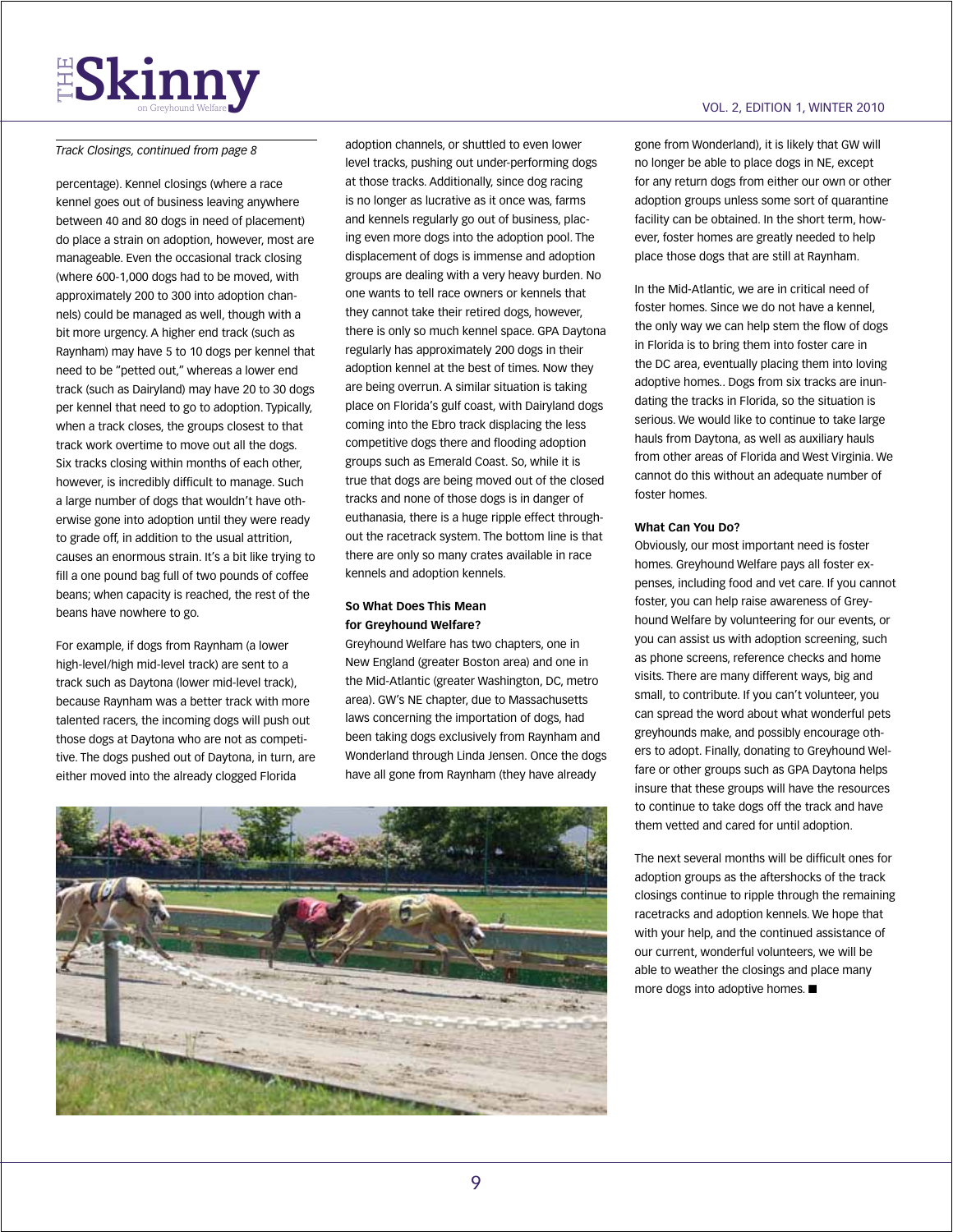**FISKINNY**<br>The Skinney on Greyhound Welfare **V** 

## **What Did Your Dog Get for Christmas?**

There were lots of happy hounds this holiday season. Take a look at what some of our needle nose friends received:

**Auggie** got a new pair of fleece jammies and a shiny new collar.

**Bella's** early present was a holiday sweater with a hoodie. Her late Christmas present was a "new to the family" Ford Escape Hybrid. Bella's parents said she had been complaining about needing a roomier backseat. Rumor has it that Bella is asking for a house with a yard for her birthday. We'll have to see on that one.

**Howie** and **Fly** got a road kill fox and a possum.

**Chase** got some bully sticks and bully springs and Trixie got a new cow, an elf, a whale, and a pig (toys). Trixie LOVES toys and destroys them faster than her mom can replace them. Chase on the other hand would rather have food.

**Marley** got a pillow shaped like a bone.

**Eddie** and **Abby** got red and green tag bags and fleece jammies.

**Irene** received a squeaky snowman, a hand-knit sweater, and the company of Jasper (greyhound) and Lucy (Chow mix), our furry houseguests for the holidays

**Gipper** (a.k.a. Grid Iron) got monkey pajamas, a new winter coat and some toys from us and from his "grandparents."

**India** and **Kashu's** mom went crazy and made them 11 fleece jammies each. She also made them each bolstered crate pads.

**Willy** (formerly Payne) received Cleo, a stuffed animal leopard "skin" rug. Since his family's first greyhound, Spike, died last year, Willy has looked for comfort wherever he could. Although



Willy and "Cleo"

he probably "clings" to his humans more than before, he has taken comfort with his new friend, Cleo. When Willy needs comfort, he goes and lays on Cleo. He has attempted to drag her out to the backyard and even take her on one of his walks. True love!

**Maggie** received a monogrammed Christmas stocking, a squeaky toy and a trip to Texas to see family.

**Mary**, Queen for Life, got cow tail chews and a squeaky cow toy.

**Anna** (formerly Miss Lasagna) received a very long rubber dog that squeaks no matter where you squeeze it. Her mom says Anna must think it came from another planet because she just leaves it near her main bed, watches it carefully, and doesn't touch it. If she does inadvertently make it squeak, she jumps away. She also received a bright green, very long and

floppy tossing dog with squeakers at each end, which is her favorite. Anna runs and tosses it back and forth across two floors of the house.

**Smokie, Tanner** and houseguest **Oliver** received KONG BraidZ Toys — Tiger, Monkey and Giraffe. Tiger was decapitated; monkey is still intact; and giraffe was eviscerated. The squeakers? Gone; gone; gone.

**Wiki** got a new dog bed, some rawhide chews shaped like candy canes, and some dog biscuits.

**Clara-Bell, Dreamie** and **Liberty** each received a new bed, a couple of stuffies and lots of treats. Johnny, the Yorkie who thinks he's a greyhound, sleeps on the big beds. He received a stuffie and treats.

n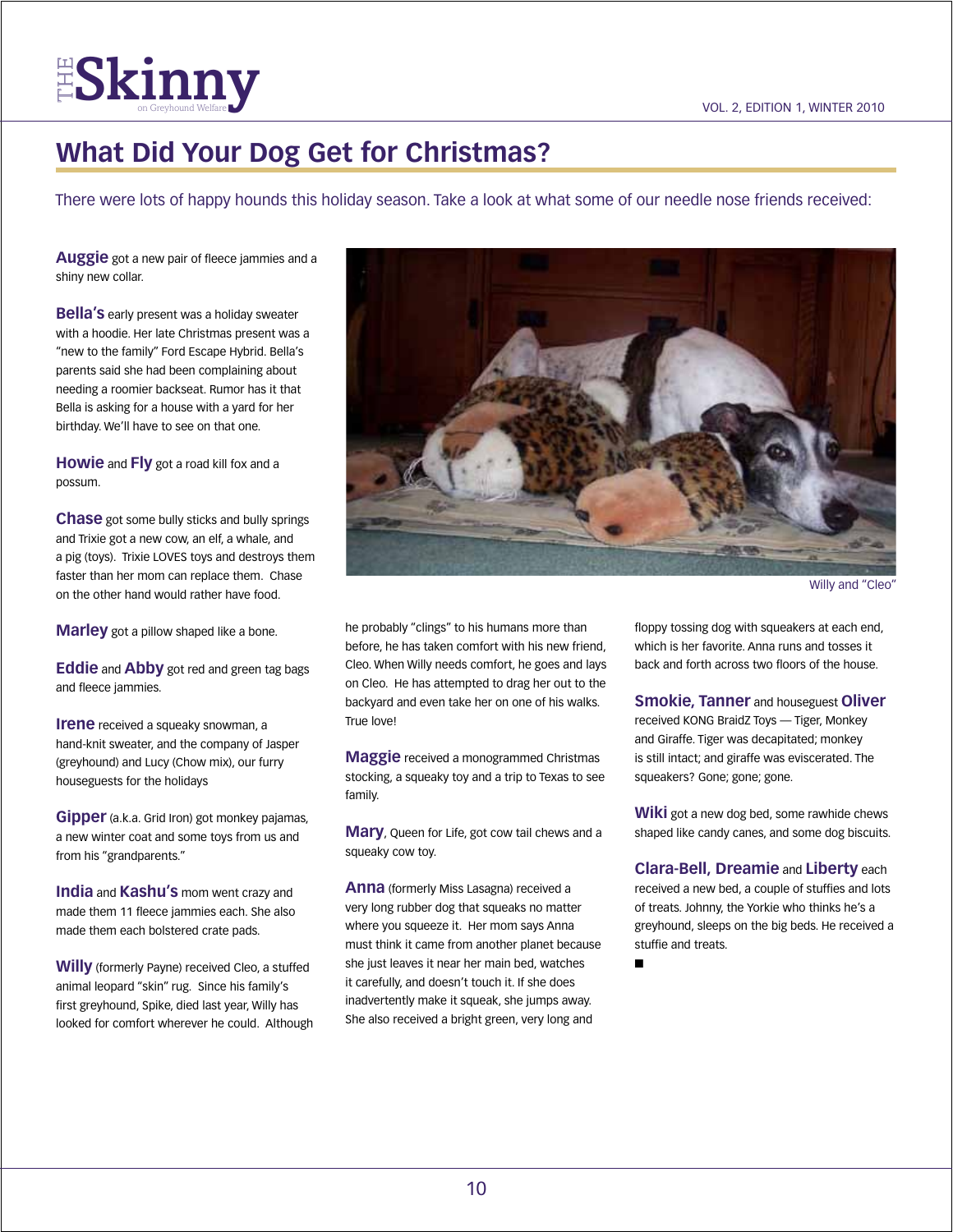

## **Winter 2010 Photo Contest Winners: Winter Celebration!**

Thanks to everyone who emailed or posted photos as part of our photo contest. For all of the photo contest entries, visit Yahoo! Groups GW Adopter site. Look in the photos folder, *Newsletter Winter 2010*. Get out those cameras and watch your email for announcements about upcoming photo contests!



**First Place Winner:** Cleo (photo courtesy of Jess and Ataul Ahmad)



**Third Place Winner:** Bella (photo courtesy of Aly and Dario Tirado)



**Second Place Winner:** Gipper (photo courtesy of Gina Venskus)



**Honorable Mention:** Oliver (photo courtesy of Sylvan and Krista Gillich)